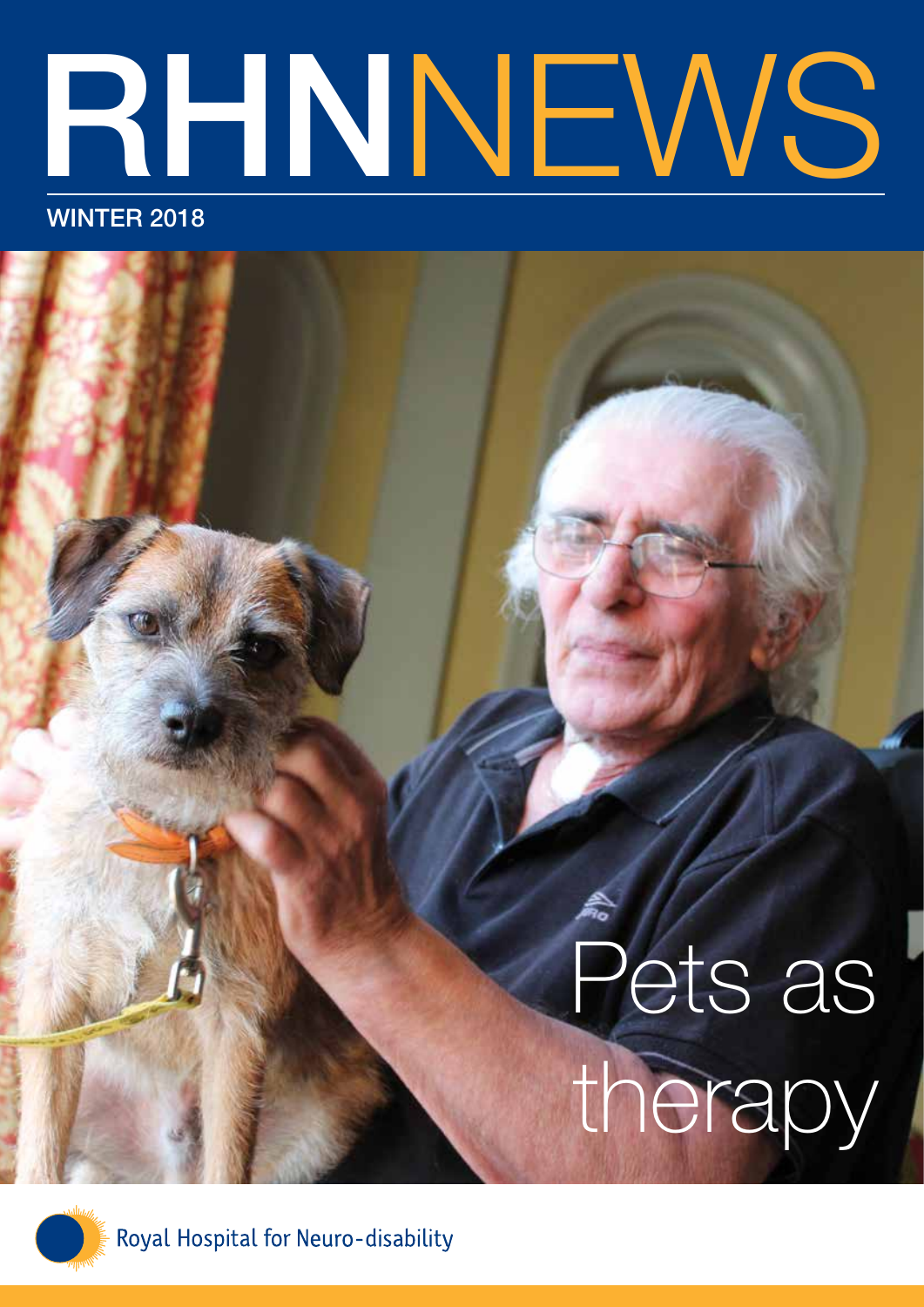### Welcome Contents

...to another issue of RHN News.

Although we had the hottest summer (and autumn!) in recent history, life at the hospital was as busy as ever.

In this issue we celebrate our second successful RHN Festival, our staff conference that brings together staff from across the hospital for learning and fun (page 4).

We had another successful thank you evening, our annual opportunity to thank those who raise money for us, and on page 6 we hear from one of those dedicated supporters Anna, about why she chose to raise money for the RHN.

Our staff spotlight on page 10 features our Compass team,, the people who help patients and residents use assistive technologies as communication aids, for rehab and leisure.

Happy reading!

Paul Allen Chief Executive







#### We're online! Follow us @RHNUK **19 M**

The RHN is a well-respected, charity hospital and research centre, providing care for adults with brain injuries.

Founded in 1854, our Putney-based community provides specialist care, therapies and innovative technologies to meet the complex needs of people with profound disabilities.

We pride ourselves on caring for our patients as individuals, offering hope, as well as practical and emotional support to them and their families.

If you would like to be added to our mailing list, please email comms@rhn.org.uk or call 020 8780 4519.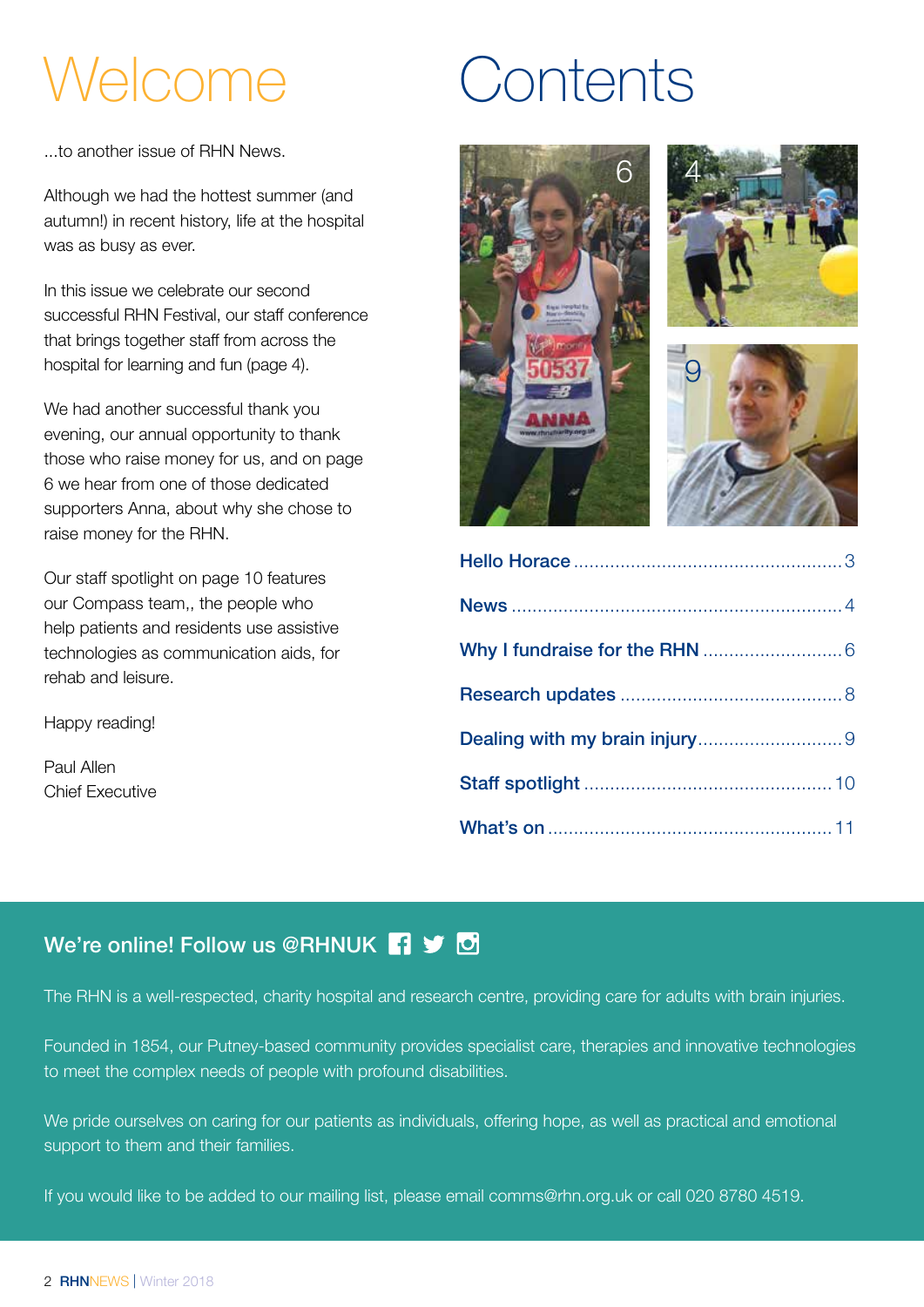### Hello Horace!

Horace is the very sweet, six year old Border Terrier who comes to the hospital once a week to spend time with some of our patients. Horace is a Pets As Therapy (PAT) dog.

Pets As Therapy is a charity started in 1983 to provide animal assisted therapy across the UK. Volunteers share their pets and their time visiting people at home, in hospitals, hospices, schools, day care centres and prisons.

#### Annie Hudson, Horace's owner told us why they visit the RHN every week…

"I watched a documentary about stroke patients who had access to dogs as part of their rehabilitation and really liked the idea of working with adults in a similar way. So I asked PAT for recommendations, they suggested the RHN and it sounded ideal.



Horace likes... cream crackers and rich tea biscuits!



Horace is... very affectionate, alert and high maintenance!

Horace and I visit a few wards every time we visit, but how long we stay depends on how people are feeling on the day – it's usually an hour or two.

Then we go to the common areas to see the patients/ residents who are with visiting families and friends off the wards. We also walk around the hospital to see as many people as possible and always meet people who've never seen Horace before so will stop and chat.

Depending on who Horace is with and their condition, it's not always easy to gauge how patients/residents feel when we're there, but the therapists let me know how impactful the visits are. With people who can express themselves, I see the smiles and very positive reactions. Being able to stroke and play with a friendly dog is just so nice for everyone and I find it very rewarding.

Everyone here is so kind and really embrace Horace and the good that he does."

Interested in becoming an RHN volunteer? Visit www.rhn.org.uk/support-us/volunteering for more information.



Mike (a patient) getting to know Horace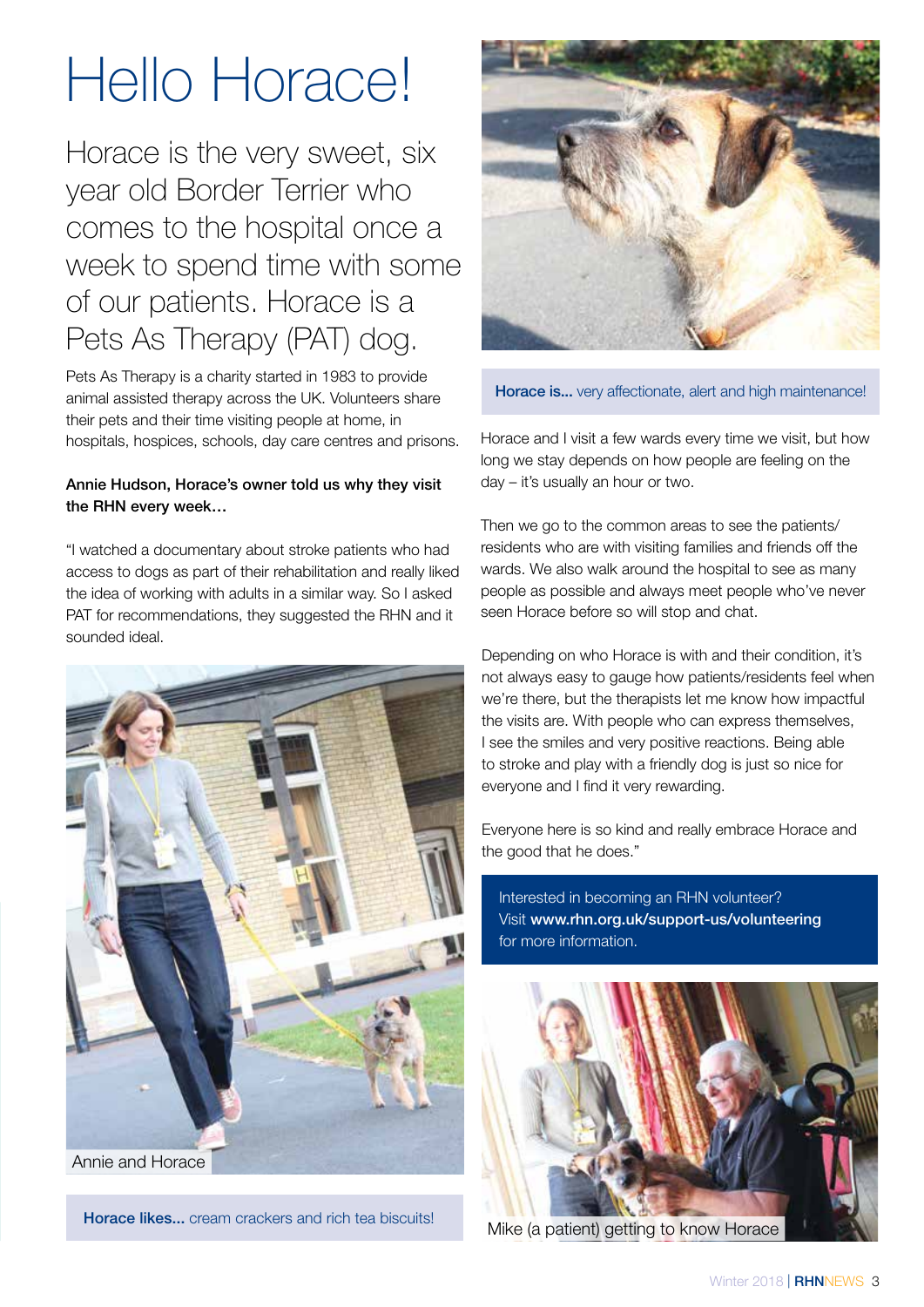### News



#### The RHN festival

When you have four days of workshops, activities, team talks and wellbeing sessions, it can only mean one thing, another RHN Festival - our alternative version to a staff conference.

For the second year running, staff across the hospital had the opportunity to learn more about working in other departments, meet trustees and board members and have some execapproved fun.

We had a full agenda including a performance from Putney High School's a cappella choir and a chance to sing with our own RHN choir. There was also interactive learning and development sessions, a fiercely fought quiz, a first class bake-off and a great sports day.





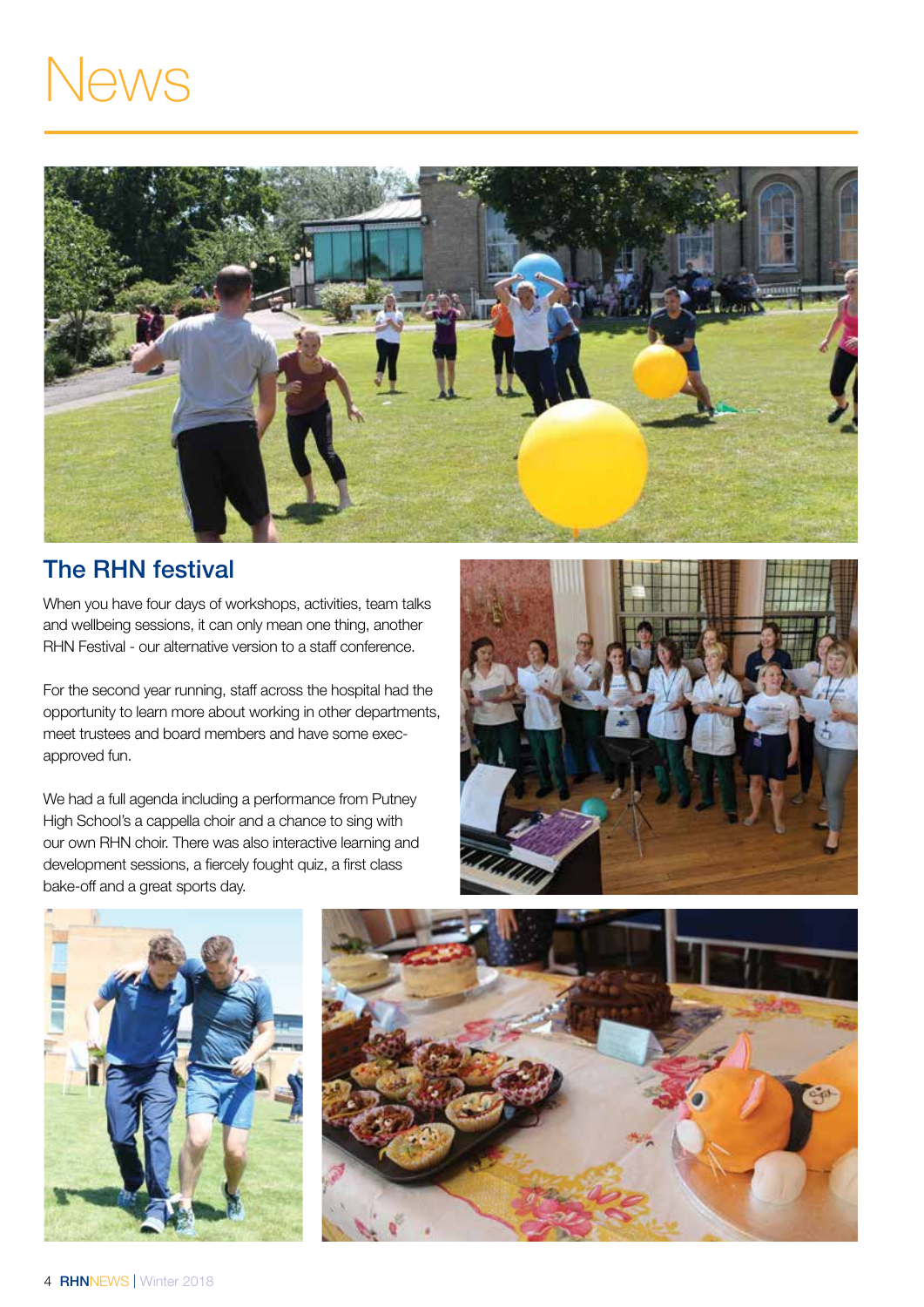### **News**



#### Thank you evening

We recently held our annual thank you evening to celebrate our supporters. The special people that we rely on to fundraise for us, so we can provide all the extra services that make the RHN such a great place for our patients and residents.

Our wonderful runners, riders and walkers took on various sports and challenge events and raised over £90,000!

Staff, corporate partners, friends from the community and family members of some patients/residents were recognised and a special mention was given to Anna Sachdev, whose father lives here, as she single-handedly raised £5,720 - the most amount of money (for a single challenge) this year.

It was a lovely evening that also involved a fantastic performance from Putney High schools a cappella group, Pitch Purple. Thanks again to all of our supporters and everyone who made the evening a success.



#### Gala dinner

This year held in the spectacular UnderGlobe at Shakespeare's Globe Theatre, our annual gala dinner was another outstanding event. There were wonderful performances from the Royal Harmonics and Ember Trio, a hilarious game of heads and tails and a very speedy auction!

All money raised from the evening – just over £80,000 went to our Leisure and Families Service, who are responsible for our patients and residents social activities, entertainment and trips/outings.



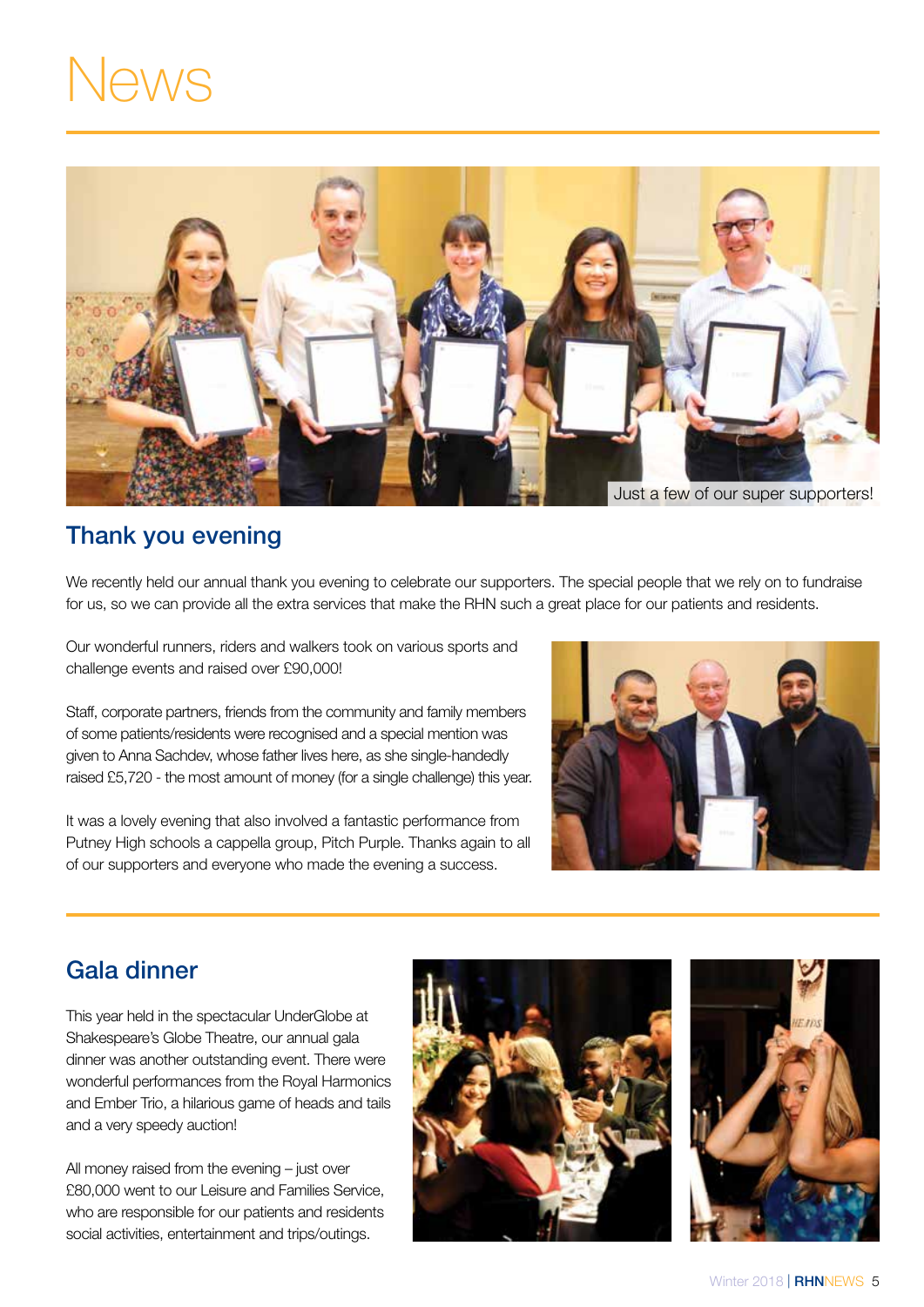### Why I raise money for the RHN

As a charity hospital we rely on donations to provide additional therapies and services that benefit our patients and residents.

We are fortunate to have enthusiastic and generous supporters who dedicate their time raising money for us in various ways.

#### Anna Sachdev shared why she fundraised for the RHN

"Back in 1993 my Dad came down with what we thought was flu and a headache. I was six years old, my younger brother was four and our baby sister was nearly one. It was when the flu didn't go away, that he was diagnosed with TB meningitis. TB is curable, so he was given medication but unfortunately it was too late to stop the damage it had done to his brain.

While I was at school, my weekends were spent making trips back and forth to the RHN to visit my Dad. He slowly lost nearly all movement, speech and much of his cognitive ability, it was a bit like he had a severe stroke.

25 years later and to me, not much has changed as he has remained very stable. I remember when he used to put his thumb up for yes or clench his fist for no. I even have a distant memory of him writing his name in birthday cards with a little guidance, and when we had some very basic ways of communicating. This means of communication has now completely disappeared, but I still have my dad.

The RHN has become my second home. They have provided so much care for him over the last 24 years which is largely down to the fundraising that they so heavily rely on. The London Marathon is something I've always wanted to do. When I had the opportunity to do this while also raising money for the hospital, I felt like I couldn't say no!

As the end of winter came in sight and the long training runs in the snow started to reduce in mileage, the prospect of completing my first marathon started to feel more real.

As the week of the marathon approached and the weather was predicted to be warmer and warmer, my nerves turned to how I was going to complete 26.2 miles in the heat when I had only trained in the cold and snow!

By the time the day came, the nerves had gone and I was excited to just get going. The atmosphere from start to finish

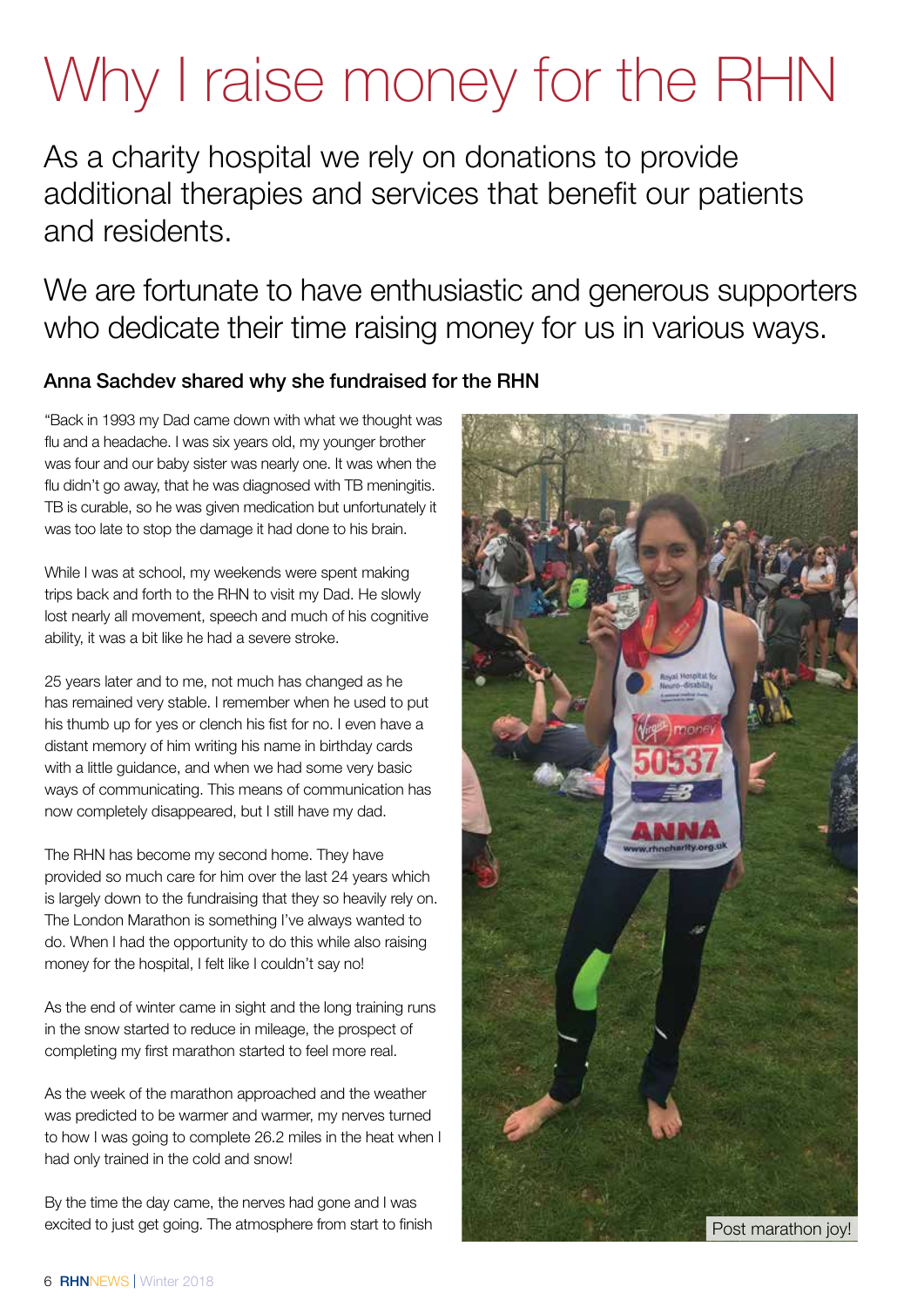was like nothing I could have ever imagined. I had been told the atmosphere would just keep me going and it was so true.

Whenever there was a moment of doubt in my head about completing it, the crowds and other runners kept me running. I also knew I had family and friends dotted around the route as well as the RHN support team at Tower Bridge which was incredible.

The best moments were when I was surprised by spotting unexpected familiar faces, people who had also made the effort to come and cheer me on (ex-colleagues, housemates and friends) let alone the members of public who cheered me on by my name as it was printed on my top! The level of support, love and generosity all in one day was so special.

A lot of people had told me it would be one of the most amazing days of my life and it definitely was! If I could run the London marathon again tomorrow (without all the training through the cold winter) I would sign up tomorrow!"

If you'd like to raise money for our charity, please visit www.rhn.org.uk/support-us or call our events team on 020 8780 4560 to learn about all the ways you can help.



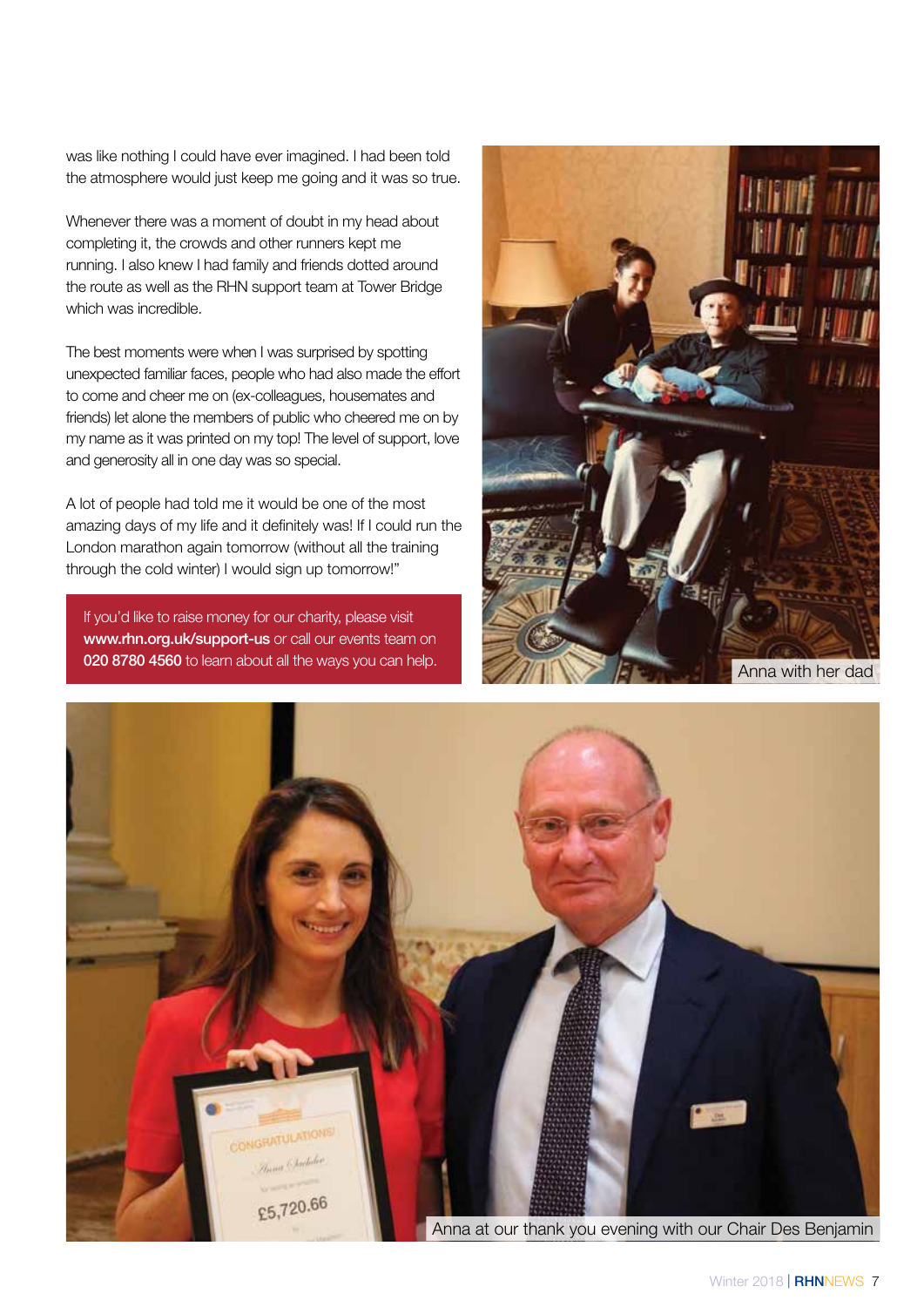### Research updates

As ever, our research team have been busy sharing their vast knowledge by providing training and open lectures for peers across the UK.

Our conference on 'Challenging Behaviour Following Stroke and Acquired Brain Injury: Improved Management in Acute Residential and Community Settings was a great success. 71 delegates attended the conference, with some travelling from as far as Scotland, Yorkshire, Manchester and Devon to join us.

Building on our existing training, a new course on Swallowing and Nutrition: Navigating Risk, Complexity and Ethical Dilemmas has been launched.

#### Some of the recent publications from the team

Patients with a severe prolonged Disorder of Consciousness can show classical EEG responses to their own name compared with others' names. AM Kempny, L James, K Yelden, S Duport, SF Farmer, D Playford, AP Leff NeuroImage Clinical - April 2018

"Neither a wife nor a widow": an interpretative phenomenological analysis of the experiences of female family caregivers in disorders of consciousness. SM Soeterik, S Connolly, A Riazi Neuropsychological Rehabilitation - December 2018

For a complete list of publications visit https://www.rhn.org.uk/professionals/research

### Congratulations to...

Dr Agnieszka Kempny, speciality doctor who was awarded a PhD for her thesis on 'Characterising brain function in vegetative and minimally conscious states patients'.

Monet Marinas Clinical Nurse Specialist, Infection Control nurse for her MSc in Healthcare associated infection control.

They both collected their qualifications at University College London in July.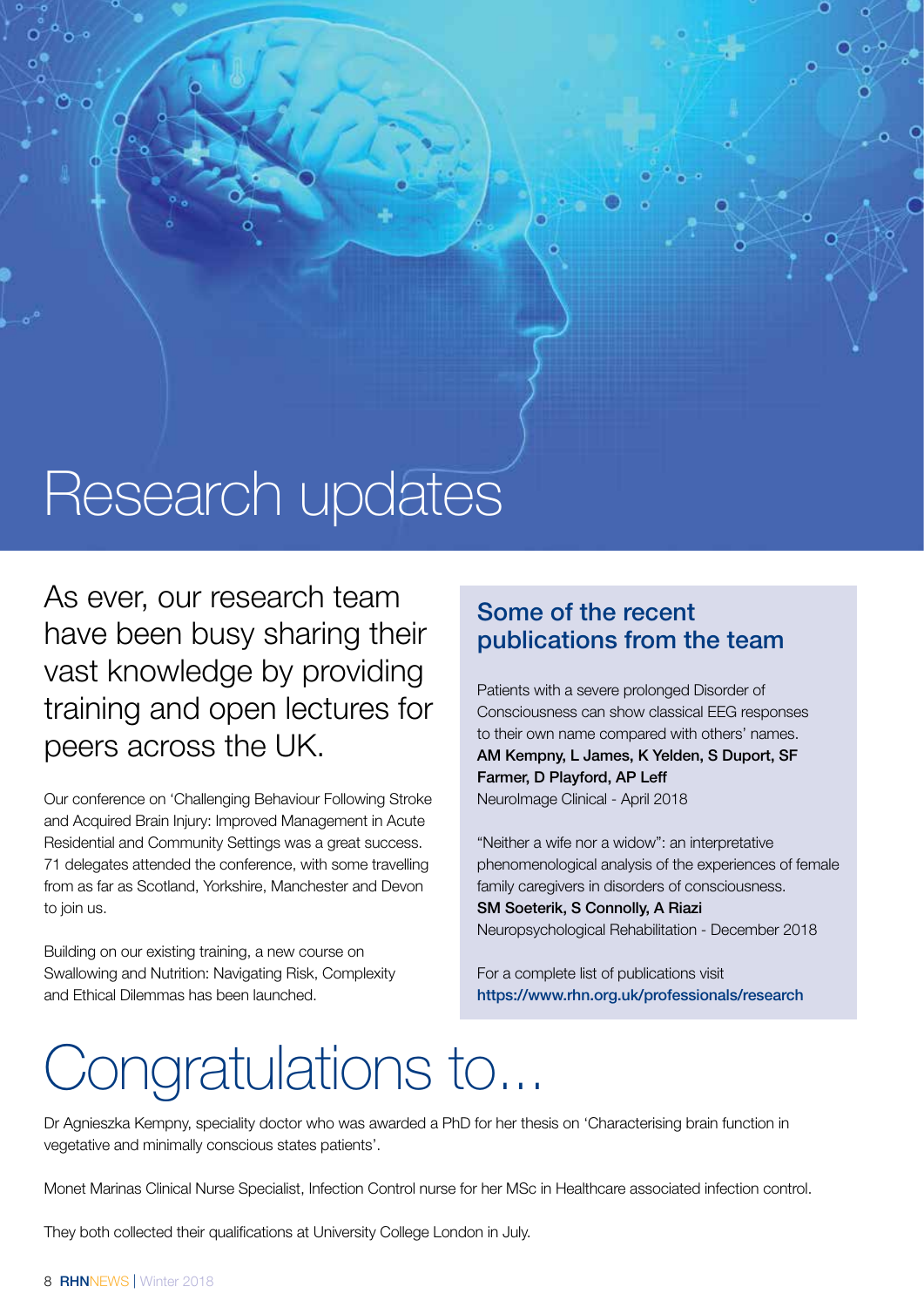### Dealing with my brain injury

Jason How was a patient on our Drapers ward until earlier this year, he told us about his treatment and progress…

"In March last year, I suffered a traumatic brain injury after a fall. In early October I was admitted to the Royal Hospital for Neuro-disability for rehabilitation, where I stayed for four months.

My time in the hospital was difficult, overwhelming and lifechanging. For me, being admitted to the Drapers ward was a big turning point in my recovery. During my time at the hospital I was able to achieve my goals. I was able to walk again and improved my balance by going to gym sessions with physiotherapists. I was able to learn how to use a computer and send emails.

My favourite experience was going to town with occupational therapist Lisa, to get a haircut and new clothes. I really enjoyed that experience because I was able to see how I would cope in everyday life, the difficulties I would be facing, and learn strategies to help me overcome those.

Being in the hospital for four months was tricky. I had several obstacles to overcome. For example, I often felt too anxious to go to my sessions – though members of staff would encourage me to participate. Dealing with my brain injury has been tough. Sometimes I would forget where I have put my stuff or important details. However, I was advised to keep a diary and a notebook where I would write down



important information, create to do lists and note down what I have done in a day. This is a useful way to help support my memory and help me remember information.

I wanted to write this article to share my experience and my recovery, but also to thank everyone at the Royal Hospital for Neuro-disability for helping and supporting me. The staff members and my family who supported me during my time at Drapers have all helped me find reasons to keep fighting.

Although it was an overwhelming and challenging experience, it was definitely the right thing for me as it has helped me learn how to deal with my brain injury and helped me recover.

If you'd like to learn more about rehabilitation at the RHN visit www.rhn.org.uk/what-makes-us-special/ rehabilitation/

We are currently fundraising to renovate Drapers ward, where Jason stayed, as part of our extensive capital works programme.

We're planning to reconfigure the ward to improve accessibility and privacy for patients, and create a spacious and homely environment that will give them the room they need to practice the skills developed through rehabilitation and nurture their independence.



If you'd like to learn more about the project or donate to it - visit www.rhn.org.uk/support-us/donate-therapy-hub/ and watch the short video about the difference it will make to our patients.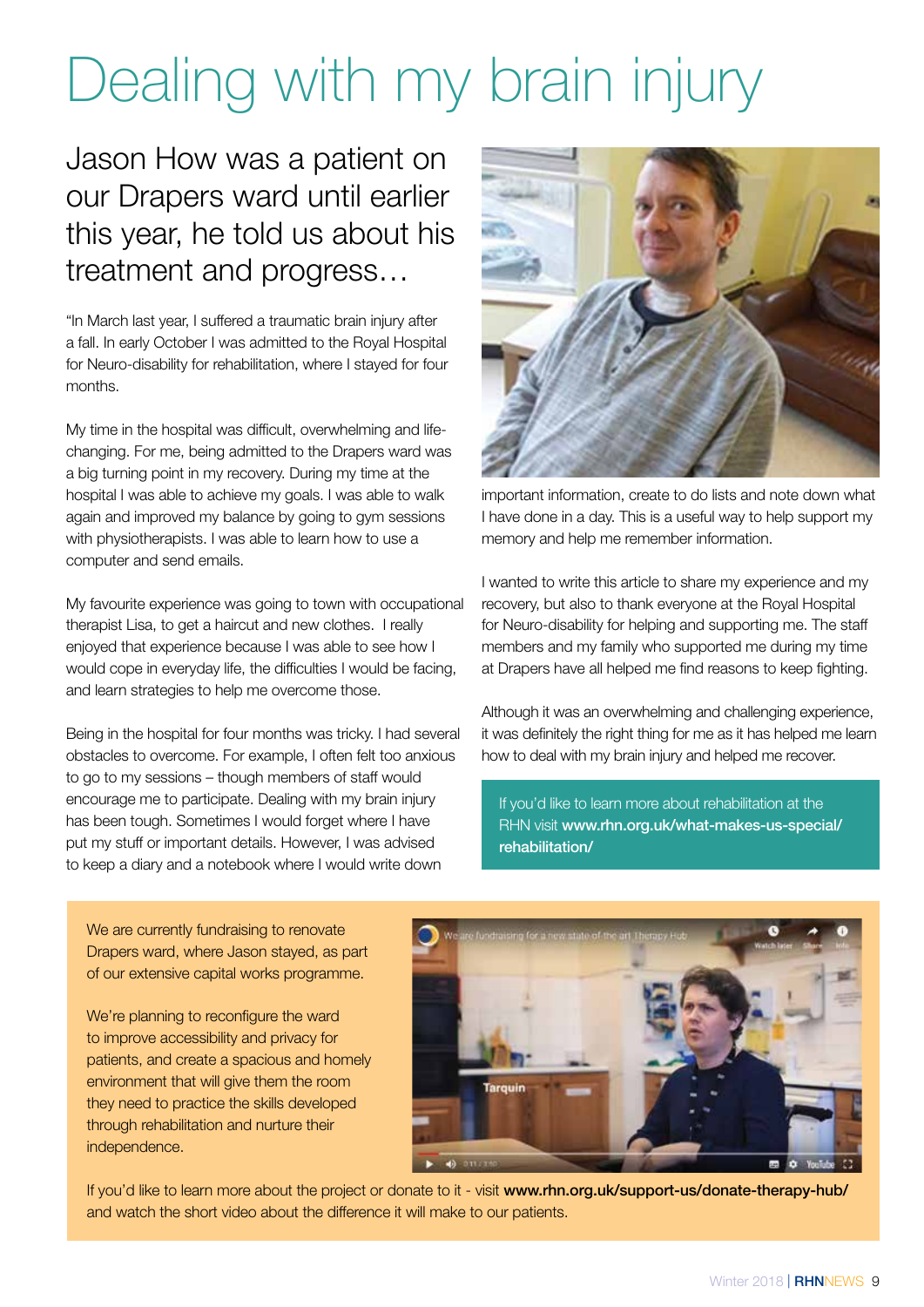### Staff spotlight



L-R: Jane, Gerard, Dante, Barnaby, Helen P, Richard and Rebekah

Compass is our assistive and rehabilitation technology service based at the hospital.

#### Who is in the Compass team?

There are eight of us, and we are a very multi-disciplinary team: Jane, a Clinical Technologist, is our Clinical Lead, Helen P, Helen T, and Richard are our three Speech Therapists. Richard is currently seconded on a voice-banking project with the Motor Neurone Disease Association.

We also have great technical support from three Tech Support Workers - Dante, Rebekah and Barnaby and another Clinical Technologist, Gerard, who is our engineering support.

#### What do you do, day to day?

Well, we start pretty early - there are usually a few of us here from 7am. Our primary goal is enabling people with communication and physical disabilities to use technology for communication, rehabilitation and leisure. That can involve anything from developing personalised pages for a communication aid, creating a bespoke switch a patient can press with their head, to fixing a mounting bracket on a wheelchair so they can travel with their device.

We fix technical issues or update software to keep all the equipment running smoothly, and also do much of our work in the computer room, supporting therapists to help patients achieve their goals. You will also see us on the wards, helping set up and maintain equipment to enable our patients to be independent in communicating and controlling their environment.

#### What equipment does the team use?

We use everything from laminated paper communication charts with pictures and letters and basic one word voice recorded buttons, through to complex computers and tablets mounted to wheelchairs with specially created switches, which can pick up a tiny movement of a person's body. In

the computer room we also have access to loads of software and hardware that can help our patients use technology for their rehabilitation and just for fun!

#### How does your work directly help patients and residents?

Our work can be crucial when a person is in hospital with no means of communicating with their family or care staff – we can provide them with a voice to speak and access to email and social networking so that they can regain some control.

Sometimes patients have been in another setting or hospital for many months before they come to the RHN and receiving their communication aid from Compass is the first time they have been able to express themselves properly in all that time. In the computer room we can help with leisure and rehabilitation goals for their overall improvement and recovery.

#### Do you only work at the hospital?

As well as our work within the hospital, we also help people in the community with their communication needs because we are a regional NHS Augmentative and Alternative Communication (AAC) Hub for West London funded by NHS England. We cover 11 boroughs from Brent to Croydon. We visit young people (16+) in schools and colleges, people in their own homes, day centres, nursing homes and rehab units - we go everywhere!

The AAC Compass service at the RHN is funded by donations from generous supporters. Without them we wouldn't be able to make such a positive difference to the lives of our patients and residents. If you would like to support our work or any of our specific appeals, please visit www.rhn.org.uk/support-us for details.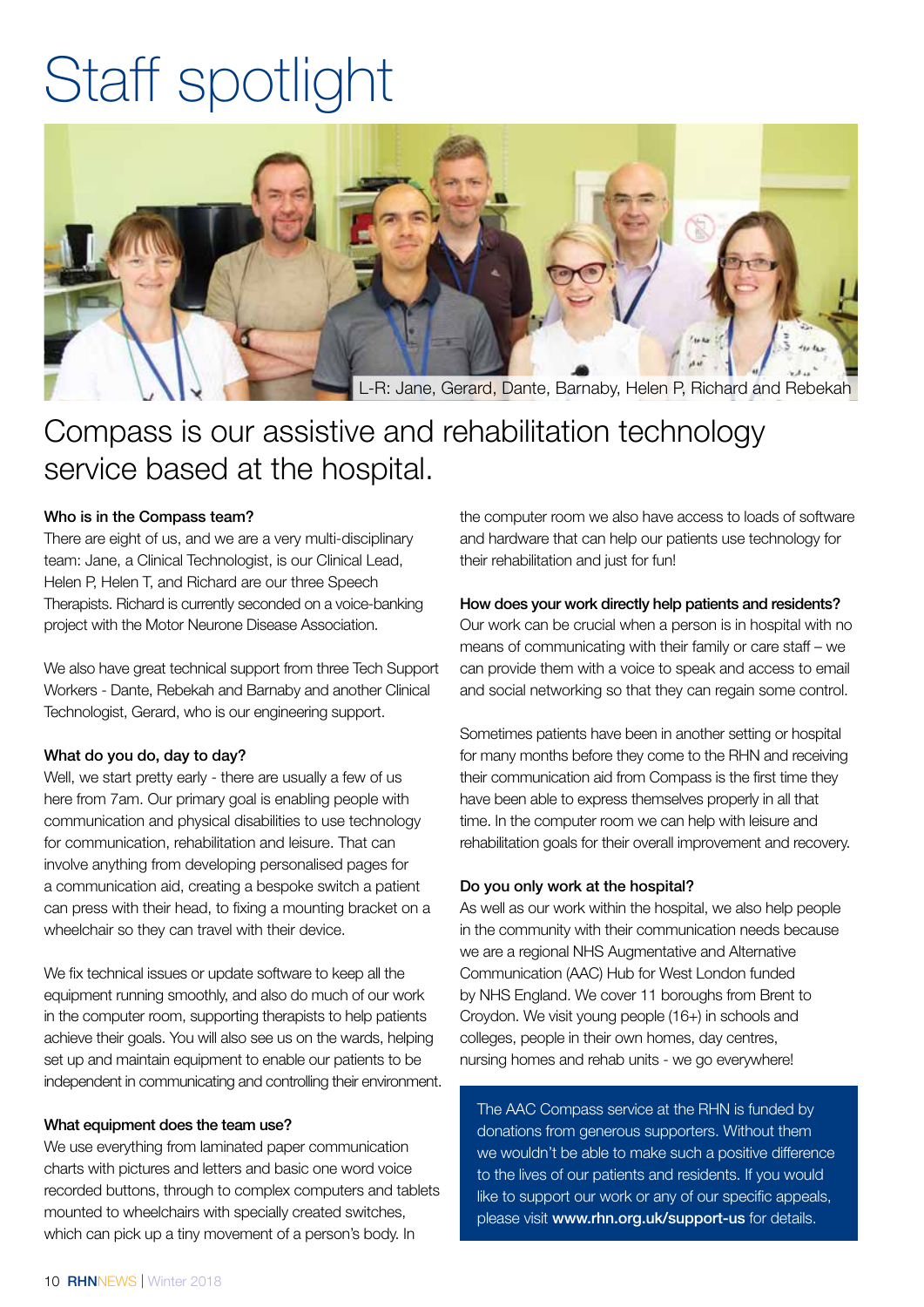### What's on

#### 28 November

#### Christmas Fair

 $11am - 4dm$ Forget the high street crowds and join us for our annual relaxed Christmas shopping experience. Free entry and parking onsite.

#### 2 December

#### London Santa Run

Victoria Park Join thousands of other Santas for this great charity run, in aid of our patients and families. £25 registration fee.

#### 6 December

#### Christmas Carol Concert

6.30 – 9pm

Holy Trinity Church, Beaumont Road, London, SW19 6SP. Come along to our annual carol concert at the beautiful Holy Trinity. Expect carols, choir performances, readings and a very special performance from Miss Gwen Dickey, lead singer of Rose Royce! Tickets are available online at www.rhn.org.uk/events.

To get in touch with the team, email events@rhn.org.uk or call 020 8780 4565.

### Open lecture

#### 12 February

Ward leadership: what would Florence Nightingale say now? 4.30 – 5.30pm

### Specialist courses

#### 31 January

The management of complex tracheostomy in long term brain injury 8.45am – 4.30pm

#### 14 February

A mutli-disciplinary approach to the assessment and management of Huntington's Disease 9am – 4.30pm

To book a course or open lecture, call 020 8780 4500 ext 5140 or email institute@rhn.org.uk. All courses and lectures are held at the RHN unless stated otherwise. Go to www.rhn.org.uk/events for further information.